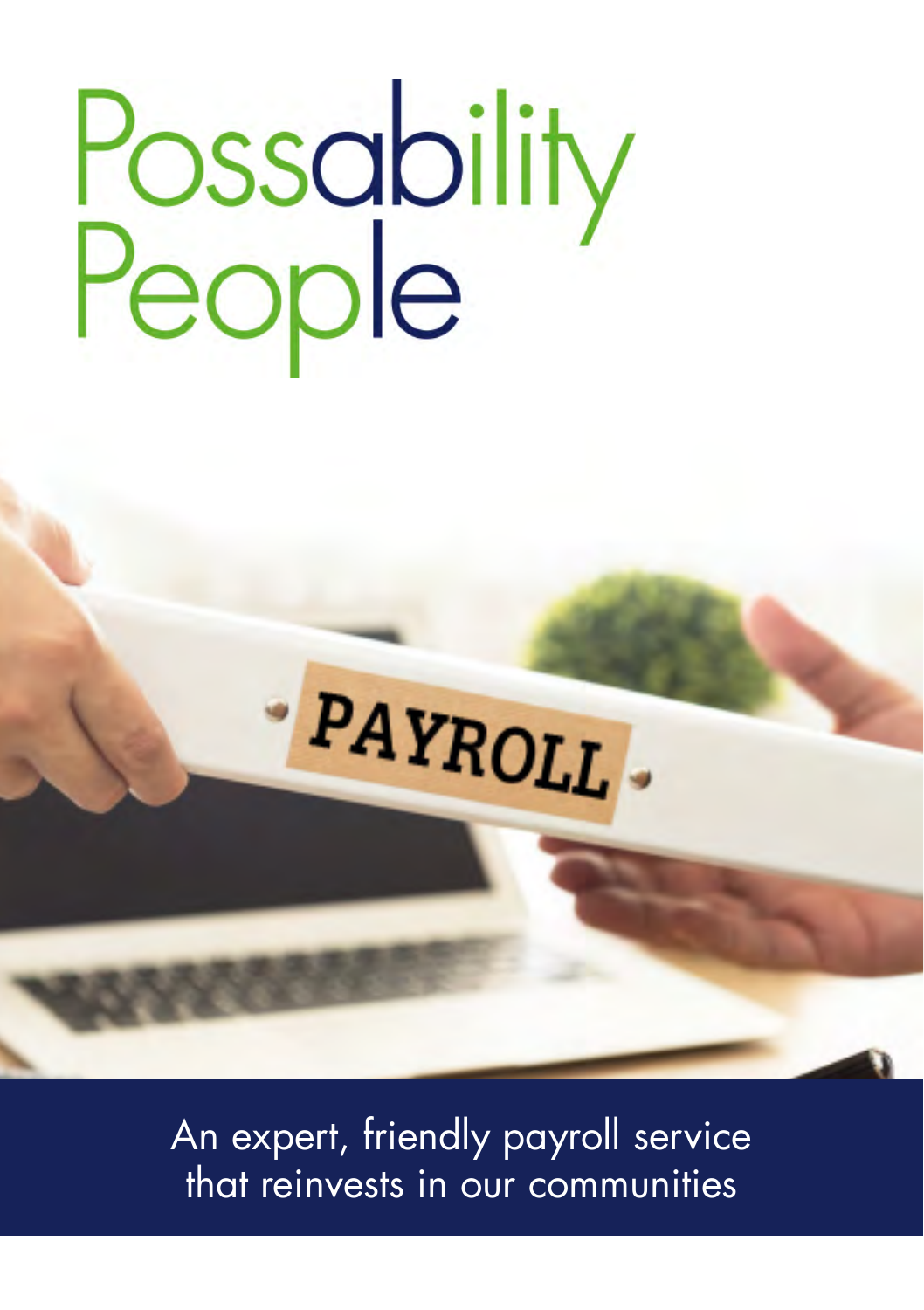### Let us make your life easier

Any business with employees needs to make sure their staff are paid correctly and on time.

Possability People is a charity which supports disabled people to live independently. We started providing a payroll service 20 years ago, supporting people who employ their own care staff.

Today, Possability People has over 400 clients, from individuals to private businesses to other charities. We offer an expert, flexible payroll service tailored to your needs and requirements. Our job is to make your life simpler and more convenient, so you can get on with doing your job without worry.

## Why choose us?

If you choose us as your payroll provider, you will be supporting a charity which makes a difference to the lives of thousands of people every year by reinvesting in its charitable aims.

## What is the Payroll Service?

Our friendly and efficient team can register you as an employer with HMRC, deal with correspondence and paperwork, and support you with your payroll enquiries such as tax and NI contributions, sick pay, maternity pay.

We will help you calculate how much your employees should be paid, make the statutory deductions (for example National Insurance contributions, auto-enrolment pension contributions) and deal with HMRC year-end forms on your behalf.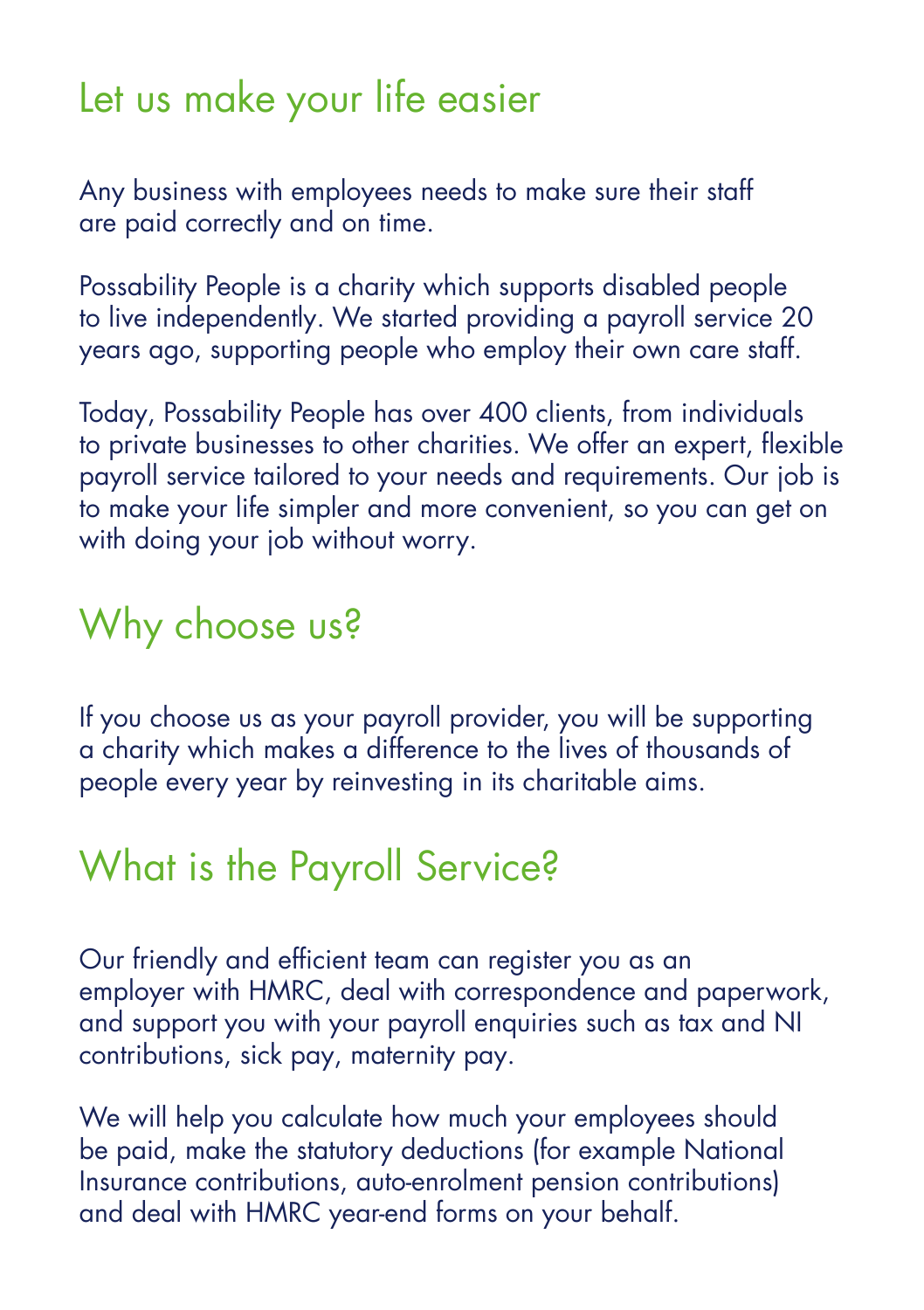# What we do

Our Payroll Service includes:

- Registering the user as employer with HM Revenue and Customs (HMRC)
- Liaising with HMRC on matters relating to 'pay as you earn' (PAYE) for employers
- Processing payroll and producing payslips
- Processing statutory maternity, paternity, adoption, holiday and sick pay
- Completing of end of year documentation
- Processing of pension deductions in line with any applicable auto enrolment law and providing all the statutory communications when required
- Processing of wage deductions required by government agencies or as required by courts
- Processing starters and leavers based on the appropriate documentation provided by the user
- Production of P45 (leavers' statements) and P60.
- Setting up and administering NEST pension scheme for auto-enrolment.

## What does it cost?

For private clients, our basic payroll package starts from £20 per month (plus VAT).

Please contact us for more detailed information if you are an employer with more than a couple of employees.